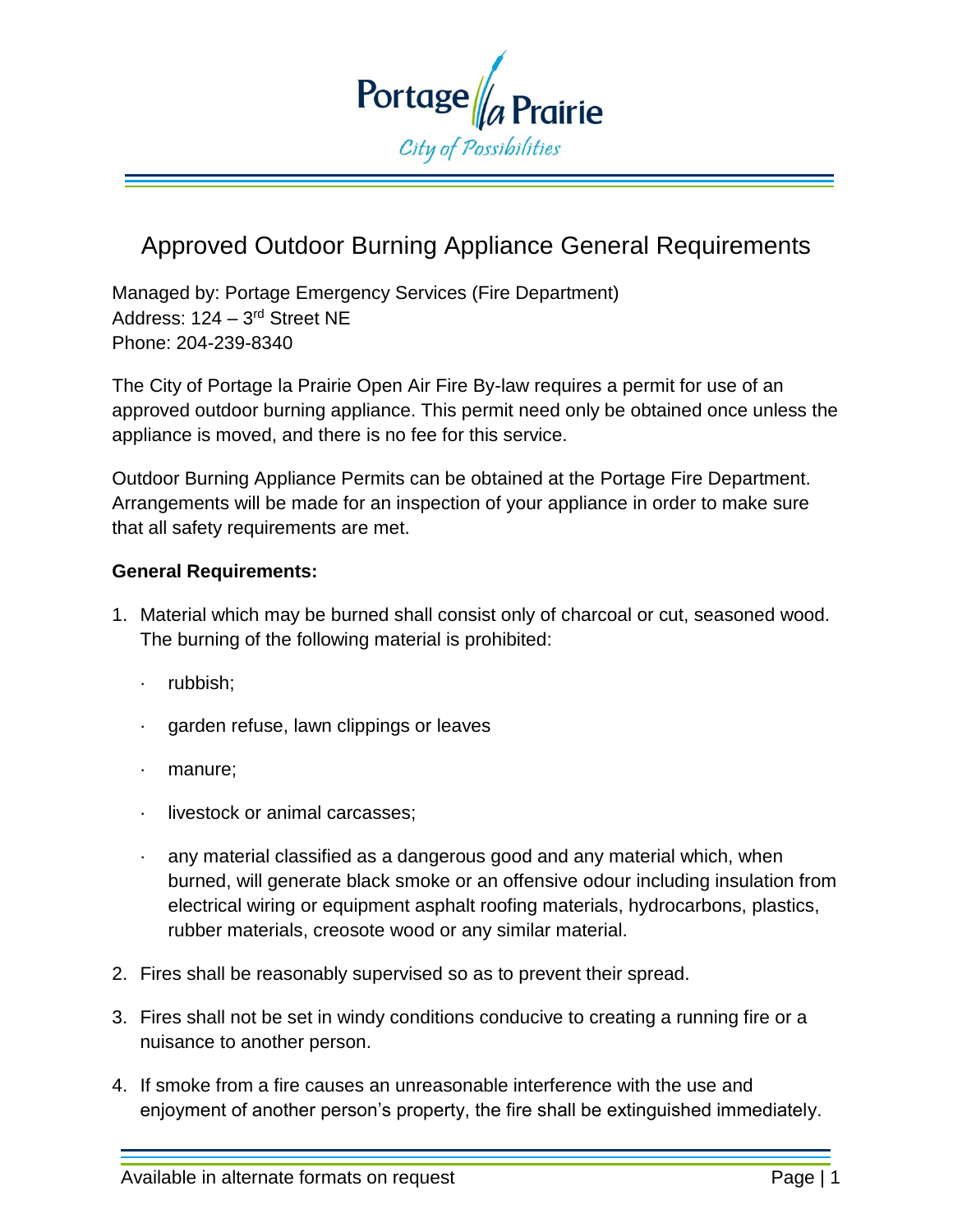- 5. The person to whom the permit is issued is responsible for any or all damages as a result of burning.
- 6. Any fire permitted by this by- law shall be contained to a reasonable size so that the fire, or any embers, sparks or smoke emanating therefrom do not endanger any person or property or cause any objectionable effect on nearby property.

## **Open Air Fires (Specific Burn)**

- 1. It shall be an offence for any person to light, ignite or start or allow or cause to be lighted, ignited or started a fire of any kind whatsoever in the open air without first having obtained the applicable permit to do so from the Fire Chief or designate.
- 2. A person to whom a permit has been so issued hereunder shall not leave the permitted fire unattended at any time while it is burning or smouldering and shall ensure that sufficient appliances and equipment to prevent the fire from getting beyond control or causing damage or becoming dangerous are at the fire site.
- 3. Notwithstanding subsection (a), no permit shall be required to light, ignite, or start or allow or cause to be lighted, ignited, or started a small contained fire in a barbecue, grill, or similar device used to cook food.

### **Fire Pits and Outdoor Burning Appliances**

The site of the burning and the receptacle shall be inspected and a permit (Open Air Fire Permit or Approved Outdoor Appliance Permit) obtained from the Portage la Prairie Emergency Services.

### **1. Fire Pits**

Acceptable fire pit fires shall not be set unless the following measures are taken to limit their spread:

- a) Be limited to a diameter of 1 metre (40 inches) and be ringed with brick, stone or concrete;
- b) The brick, stone, or concrete shall be separated from grass and any other vegetation by a distance of at least 40 cm (16 inches) by means of clean earth, sand, gravel or other non-combustible medium;
- c) A receptacle must be covered with a heavy gauge metal screen with openings not exceeding 1.25 cm (.5 inches); and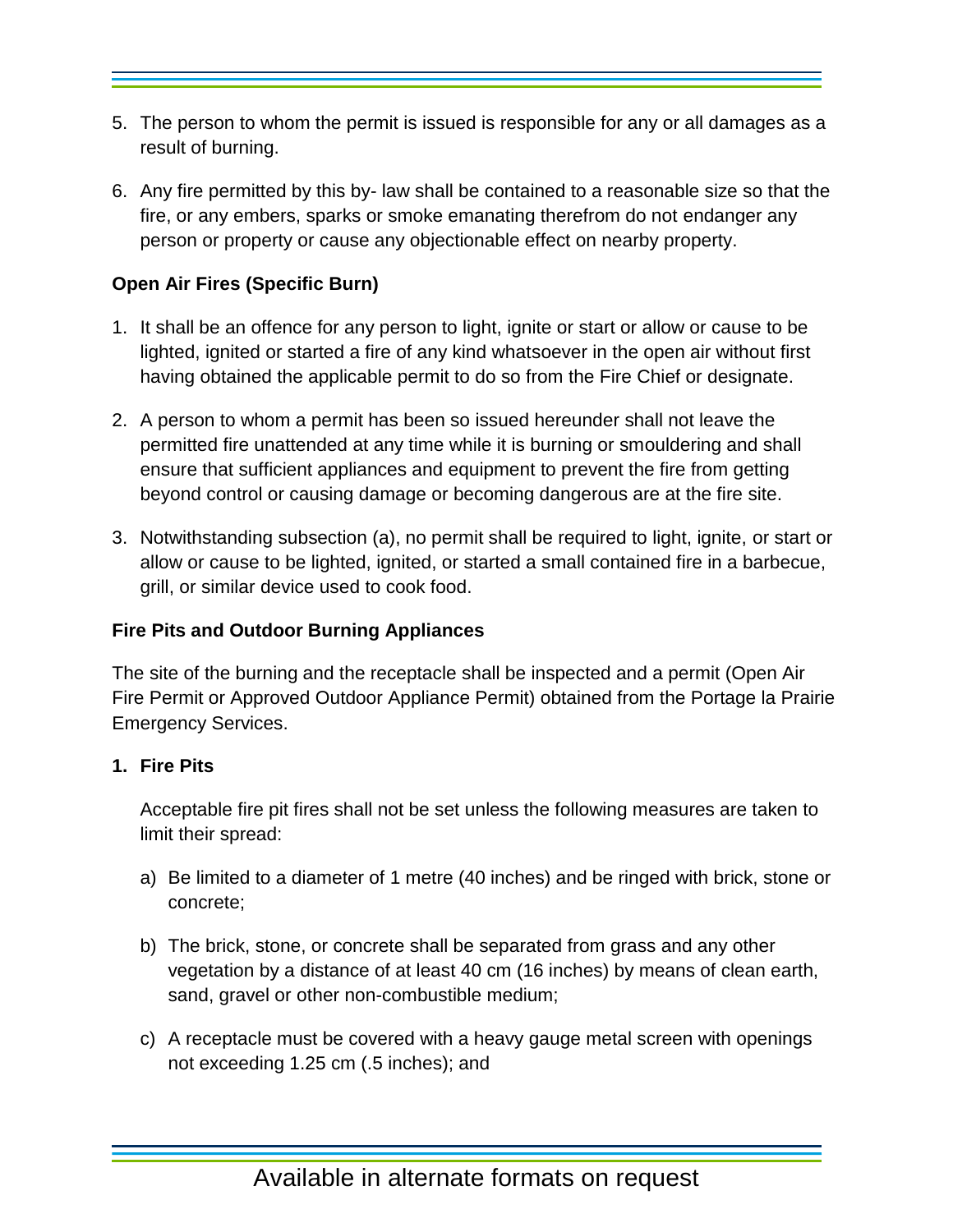d) The cooking fire shall be located on private property, a distance of at least 3 metres (10 feet) from any property line, building or other combustible structure.

The Fire Chief or designate may direct that a fire in a fire pit be extinguished or may extinguish a fire that in his opinion is a nuisance or a threat to public safety.

#### **2. Cheminea and Portable Fireplaces/Stoves**

(MUST BE ACCEPTABLE MANUFACTURED BURNING APPLIANCES)

- a) Shall not be used on apartment balconies.
- b) Shall not be used indoors.
- c) May be used on a non-combustible surface such as earth, concrete, stone, etc.
- d) Shall not be used on wooden decks unless 3 meters (10 feet) from any property line, building or other combustible structure and placed on a non-combustible surface extending 40 cm (16 inches) from the widest part of the appliance.
- e) Shall be separated from grass and other dry vegetation by a distance of at least 40 cm (16 inches) by means of clean earth, sand, gravel or other noncombustible medium.
- f) Shall be located on private property a distance of at least 3 metres (10 feet) from any property line, building or other combustible structure.
- g) Shall have a spark arrestor mesh screen with openings no larger than 1.25 cm (.5 inches) and constructed of expanded metal (or equivalent non-combustible material) is used to cover the fire pit opening in a manner sufficient to contain and reduce the hazards of airborne sparks.

### **3. Barbecuing**

- a) Every person who uses a barbecue or similar device shall:
	- i. Use the barbecue in a reasonable and safe manner.
	- ii. Keep the barbecue, when lit, the manufacturer's recommended distance from all combustible materials or a minimum of 3 metres (10 feet).
	- iii. A portable grill or barbecue, when used on or near any building containing two (2) or more dwelling units, shall be located on a firm base and be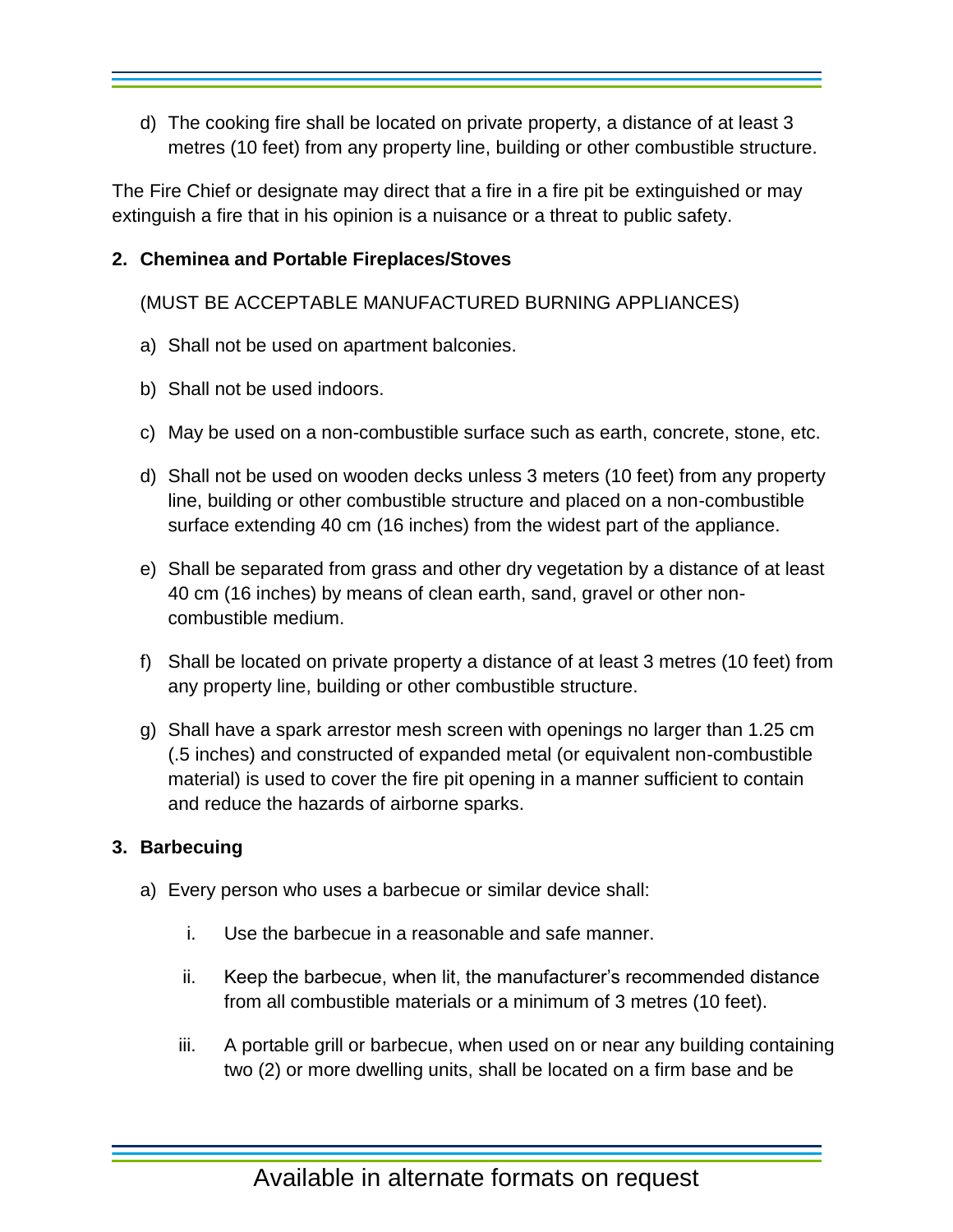firmly anchored not less than 3 metres (10 feet) from any combustible structure.

- iv. Refrain from leaving the barbecue unattended, when lit.
- v. Keep the barbecue in a reasonable state of repair.
- vi. Comply with all federal and provincial regulations governing the use and storage of propane cylinders. Propane cylinders must not be repaired, stored or contained within a building.
- vii. Propane cylinders shall be shut off at the tank valve when not in use.
- viii. Propane cylinders shall be connected and secured to the barbecue.
- ix. Propane cylinders shall be kept in an upright position at all times, including when the cylinders are in transit, in service or in storage.
- b) When solid fuel appliances are used, provisions for the storage of ashes or hot coals is limited to approved receptacles.
- c) In addition to the above requirements, if any person uses a barbecue or similar device on a balcony, the following provisions apply:
	- i. Solid fuel barbecues or similar cooking devices shall not be used;
	- ii. Propane cylinders must not exceed the 20-pound size.